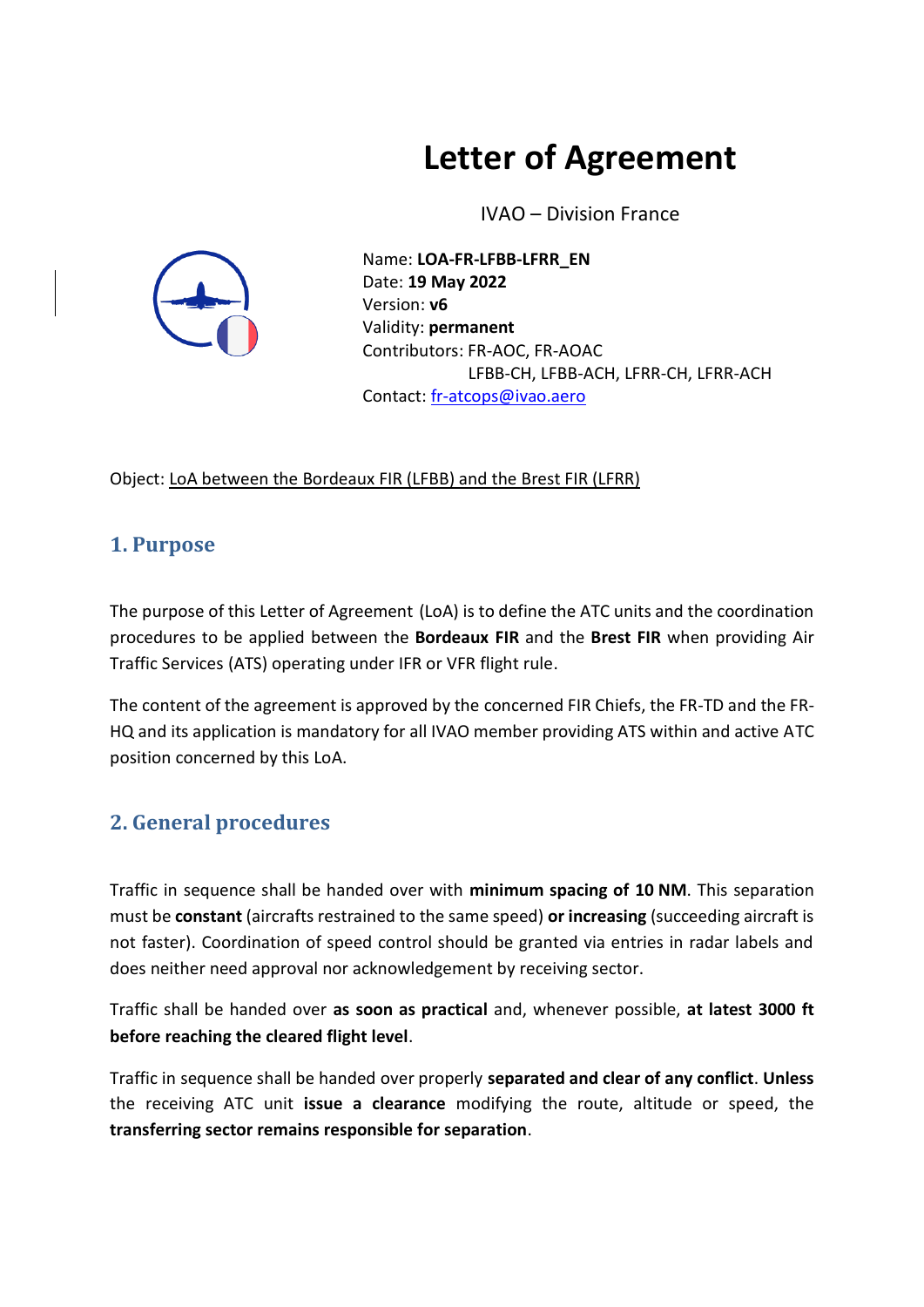#### **3. ATC units description**

The ATC unit in charge of FIR and UIR airspaces under the responsibility of Bordeaux ACC is **Bordeaux Control** and consists in only one primary sector (LFBB CTR). This ATC unit may be split into two subsectors (LFBB\_CTR and LFBB\_U\_CTR). The lateral and vertical boundaries of the airspace under the responsibility of the ACC are indicated in the figure and table below.

The ATC unit in charge of FIR and UIR airspaces under the responsibility of Brest ACC is *Brest*  **Control** and consists in only one primary sector (LFRR\_CTR). This ATC unit may be split into two subsectors (LFRR CTR and LFRR U CTR). The lateral and vertical boundaries of the airspace under the responsibility of the CTR are indicated in the figure and table below.

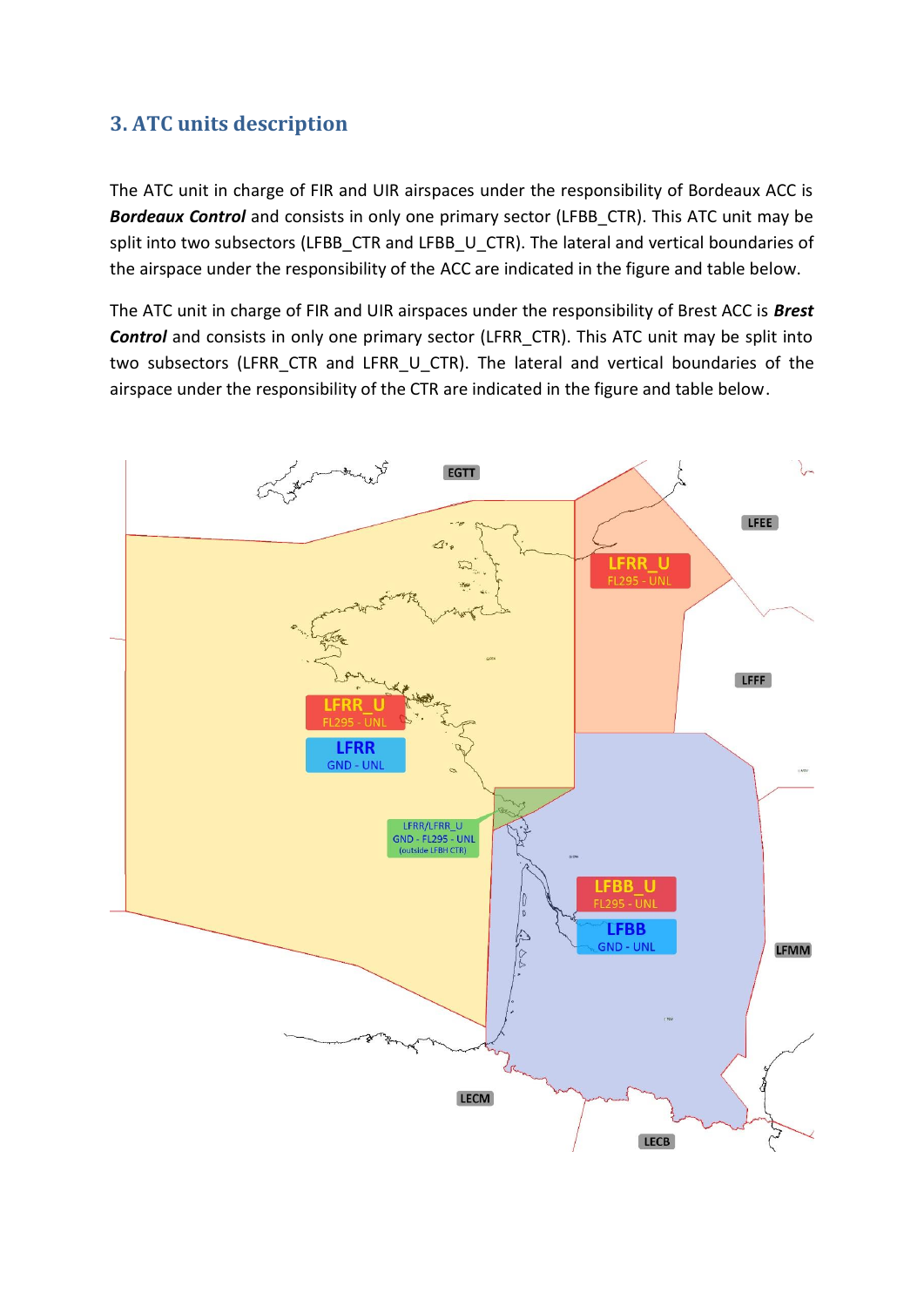The radio communication frequencies associated to the ACC positions are indicated below.

| <b>ATC Position</b>             | <b>Callsign</b> | <b>Frequency</b> | <b>Remarks</b>   |  |  |  |
|---------------------------------|-----------------|------------------|------------------|--|--|--|
| <b>Primary Sector</b>           |                 |                  |                  |  |  |  |
| <b>Bordeaux Control</b>         | LFBB CTR        | 125.105          | SFC-UNL          |  |  |  |
| <b>Secondary Sectors</b>        |                 |                  |                  |  |  |  |
| <b>Bordeaux Control (Upper)</b> | LFBB_U_CTR      | 127.675          | <b>FL295-UNL</b> |  |  |  |
| <b>Primary Sector</b>           |                 |                  |                  |  |  |  |
| <b>Brest Control</b>            | LFRR CTR        | 119.825          | SFC-UNL          |  |  |  |
| <b>Secondary Sectors</b>        |                 |                  |                  |  |  |  |
| <b>Brest Control (South)</b>    | LFRR U CTR      | 129.500          | <b>FL295-UNL</b> |  |  |  |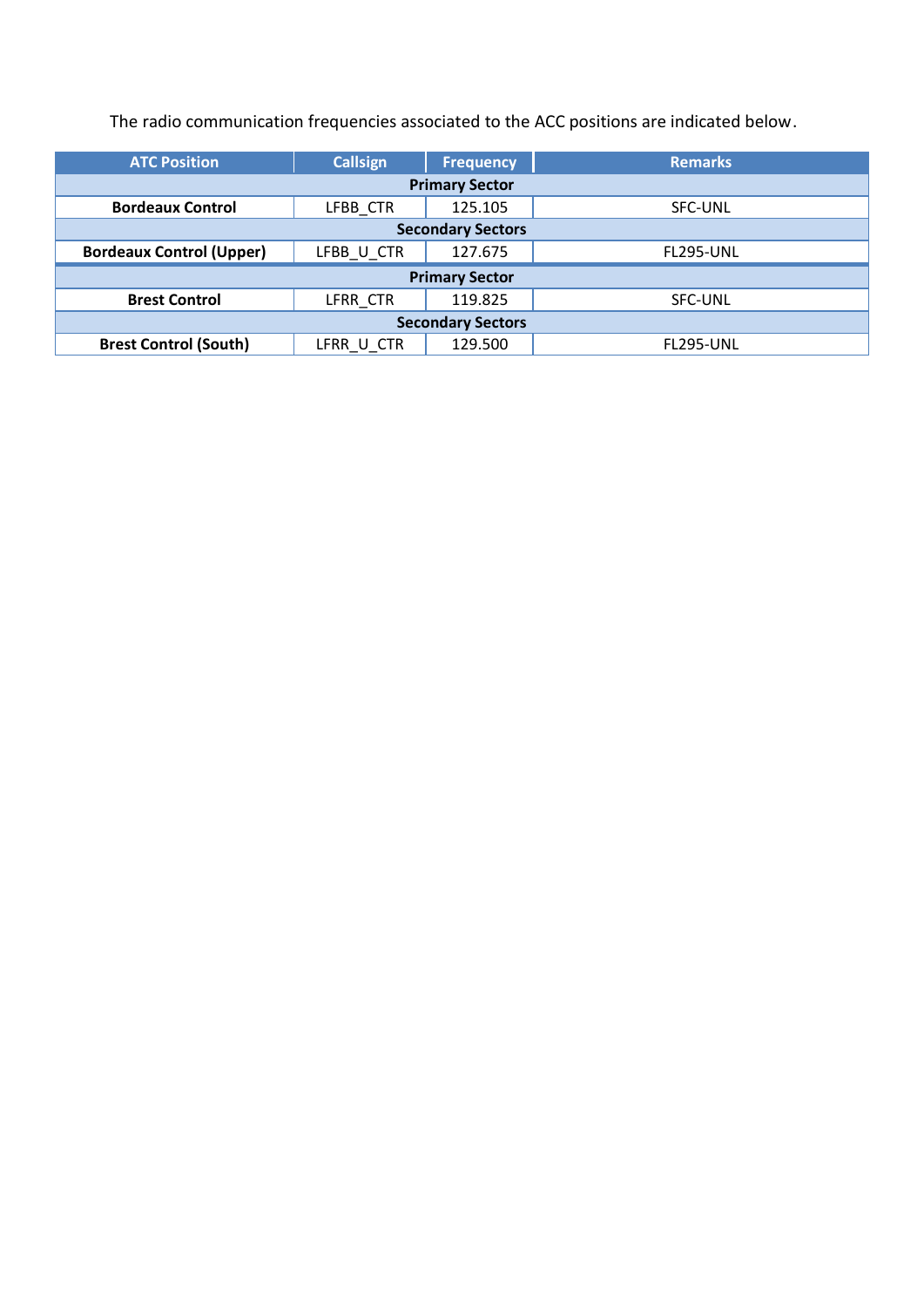### **4. Airspace delegations**

SIV 4 Nantes which is placed within Bordeaux FIR, is controlled by Nantes Approach between SFC and FL115.

CTA A Nantes is controlled by Nantes Approach between FL115 and FL195.

The airspace above CTA A between FL195 and UNL is permanently delegated to Brest Control (cf. section 3).

If La Rochelle Approach, Aquitaine Approach or Bordeaux control are not connected, the SIV 1 La Rochelle (which laterally corresponds to SIV 4 Nantes) between SFC and FL115 is delegated to Nantes Approach. However, the CTR of La Rochelle is not delegated to Nantes Approach.

In practice, if only La Rochelle Tower and Nantes Approach are opened, the tower will transfer the traffics to the North to Nantes Approach.

As a reminder, Brest and Bordeaux Control ACC always inherit underlying approaches and towers. This means that when Bordeaux Control is opened, departures from La Rochelle to LUSON are transferred by Bordeaux Control to Nantes Approach approaching FL110. This also applies to arrivals to La Rochelle via LUGEN and LUSON which are then transferred by Nantes Approach to Bordeaux Control approaching FL120.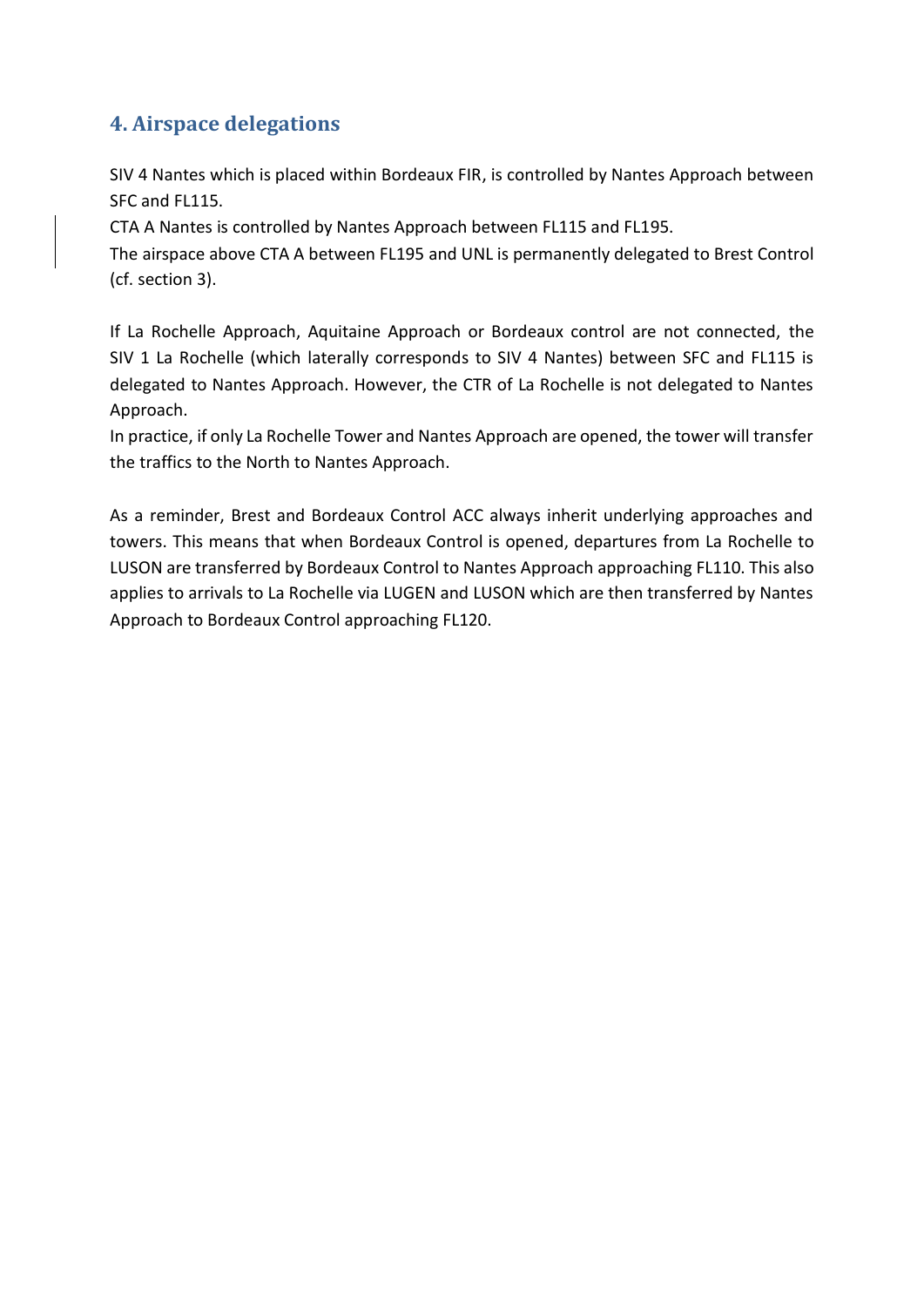#### **5. Coordination procedures**

Coordination procedures between the ATC under the responsibility of the Bordeaux FIR and those under the responsibility of the Brest FIR are defined as follows. They represent a general framework that does not replace the coordination between ATC. Any coordination procedure not mentioned in this LoA must be established on a case-by-case basis.

#### *5.1 En-route coordination*

Coordination procedures between Bordeaux ACC and Brest ACC are defined as follows. One should note that the airspace delegation between the Paris ACC and Brest ACC induces specific transfer criteria indicates in the table below.

| <b>Route</b>                    | <b>Transfer point</b> | <b>Cleared DCT</b>              | <b>Restrictions</b>      |  |  |  |
|---------------------------------|-----------------------|---------------------------------|--------------------------|--|--|--|
| LFBB CTR $\rightarrow$ LFRR CTR |                       |                                 |                          |  |  |  |
| A25                             |                       | <b>LUSON</b>                    |                          |  |  |  |
| G54<br><b>R66</b>               | FIR boundary          | LUGEN                           |                          |  |  |  |
|                                 |                       | <b>GALOF</b>                    |                          |  |  |  |
|                                 |                       | <b>MANAK</b>                    |                          |  |  |  |
|                                 |                       | <b>TUPAR</b>                    |                          |  |  |  |
|                                 |                       | SUQOC*                          |                          |  |  |  |
| <b>LFFRASW</b>                  | FIR boundary          | ETPIL*                          |                          |  |  |  |
|                                 |                       | PEPAX                           |                          |  |  |  |
|                                 |                       | <b>BOKNO</b>                    | Only if FL > 295         |  |  |  |
|                                 |                       | ELKUK*                          |                          |  |  |  |
|                                 |                       | <b>BEVOL</b>                    |                          |  |  |  |
|                                 |                       | LFRR $CTR \rightarrow LFBB$ CTR |                          |  |  |  |
| A25                             |                       | <b>OLERO</b>                    |                          |  |  |  |
| G54                             | FIR boundary          | POI                             |                          |  |  |  |
| <b>R66</b>                      |                       |                                 |                          |  |  |  |
| <b>LFFRANW</b>                  |                       | <b>GALOF</b>                    |                          |  |  |  |
| <b>UN862</b>                    |                       | <b>UTISO</b>                    |                          |  |  |  |
| <b>UM616</b>                    |                       | <b>TUPAR</b>                    |                          |  |  |  |
| <b>UM184</b>                    |                       |                                 |                          |  |  |  |
| <b>UP860</b>                    | FIR boundary          | LEMKA                           | $\overline{\phantom{0}}$ |  |  |  |
| <b>UN859</b>                    |                       | SOPIL                           | Only if FL > 295         |  |  |  |
| <b>DCT</b>                      |                       | ETPIL*                          |                          |  |  |  |
|                                 |                       | PEPAX*                          |                          |  |  |  |
|                                 |                       | ELKUK*                          |                          |  |  |  |

\* Night time "Fuel Saving" routes, scarcely plannable